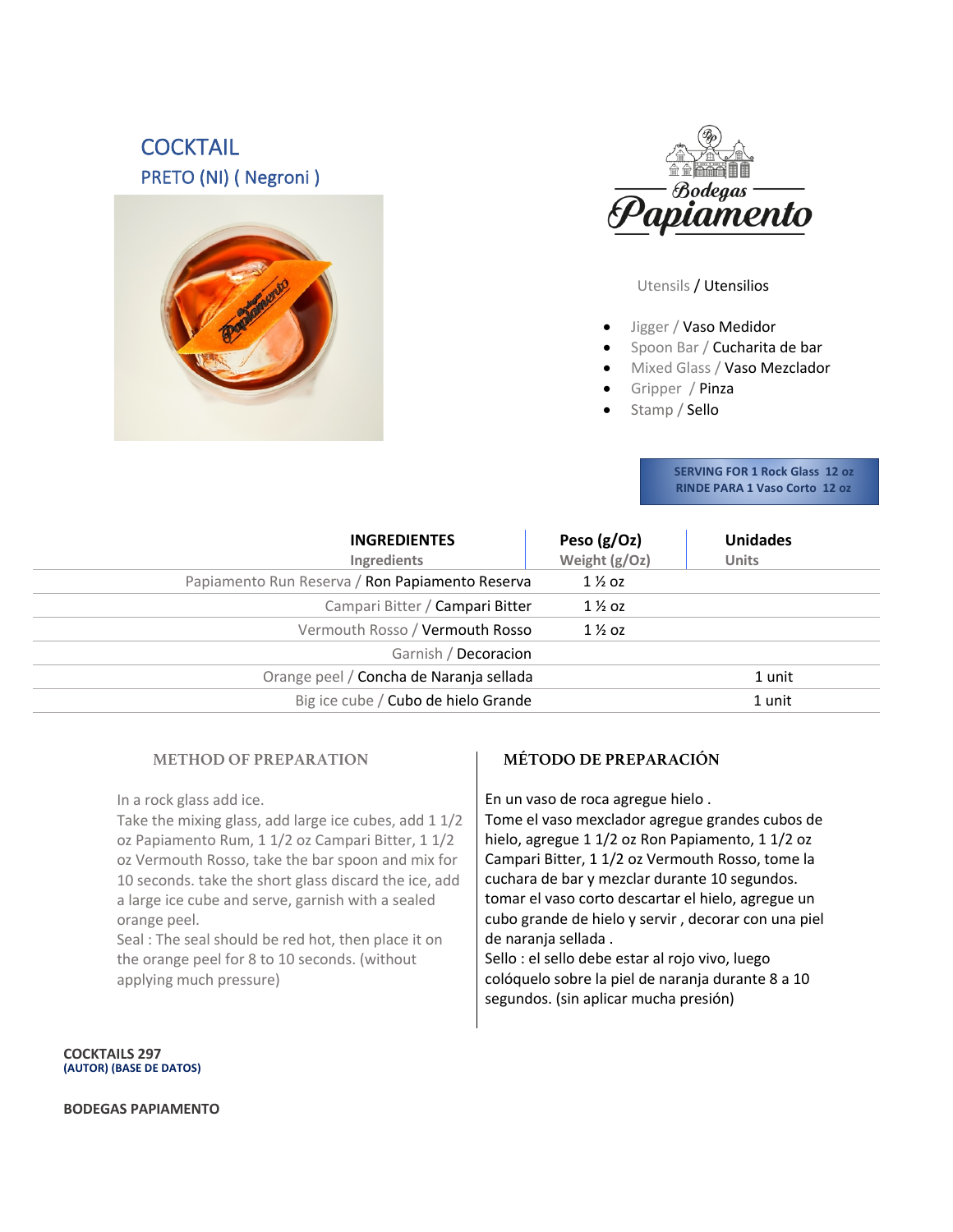# **COCKTAIL** OLD PAPIAMENTO ( Old fashion )





Utensils / Utensilios

- Jigger / Vaso Medidor
- Spoon Bar / Cucharita de bar
- Mixed Glass / Vaso Mezclador
- Gripper / Pinza
- Stamp / Sello

 **SERVING FOR 1 Rock Glass 12 oz RINDE PARA 1 Vaso Corto 12 oz** 

| <b>INGREDIENTES</b><br>Ingredients              | Peso $(g/oz)$<br>Weight $(g/oz)$ | <b>Unidades</b><br><b>Units</b> |
|-------------------------------------------------|----------------------------------|---------------------------------|
| Papiamento Rum Reserva / Ron Papiamento Reserva | 2 <sub>oz</sub>                  |                                 |
| Turmery Syrup / Jarabe de turmery               | $\frac{1}{2}$ OZ                 |                                 |
| Chocolate Bitter / Amargo de chocolate          |                                  | 2 drops                         |
| Angustura Bitter / Amargo de angostura          |                                  | 2 drops                         |
| Garnish / Decoracion                            |                                  |                                 |
| Chocolat bombom/Bombom de chocolate             |                                  | 1 unit                          |

### **METHOD OF PREPARATION**

### **MÉTODO DE PREPARACIÓN**

In a rock glass add ice.

Take the mixing glass, add large ice cubes, add 2 oz Papiamento Rum, ½ oz turmery syrup, 2 drops bitter chocolate, 2 drops angustura bitter, take the bar spoon and mix for 10 seconds . take the Rock glass discard the ice, add a large ice cube, serve and seal. decorate with a chocolate bombom.

Seal: The seal should be clean, then place it on the ice cube for 8-10 seconds.

(without applying much pressure)

En un vaso de roca agregue hielo.

Tome el vaso mexclador, agregue grandes cubos de hielo, agregue 2 oz Ron Papiamento, ½ oz turmery syrup, 2 gotas chocolate bitter, 2 gotas amargo de angostura, tome la cuchara de bar y mezclar durante 10 segundos. tomar el vaso Rock descartar el hielo, agregue un cubo grande de hielo, servir y selle. decorar con un bombom de chocolate . Sello : el sello debe estar limpio, luego colóquelo sobre el cubo de hielo durante 8 a 10 segundos. (sin aplicar mucha presión)

**COCKTAILS 297 (AUTOR) (BASE DE DATOS)**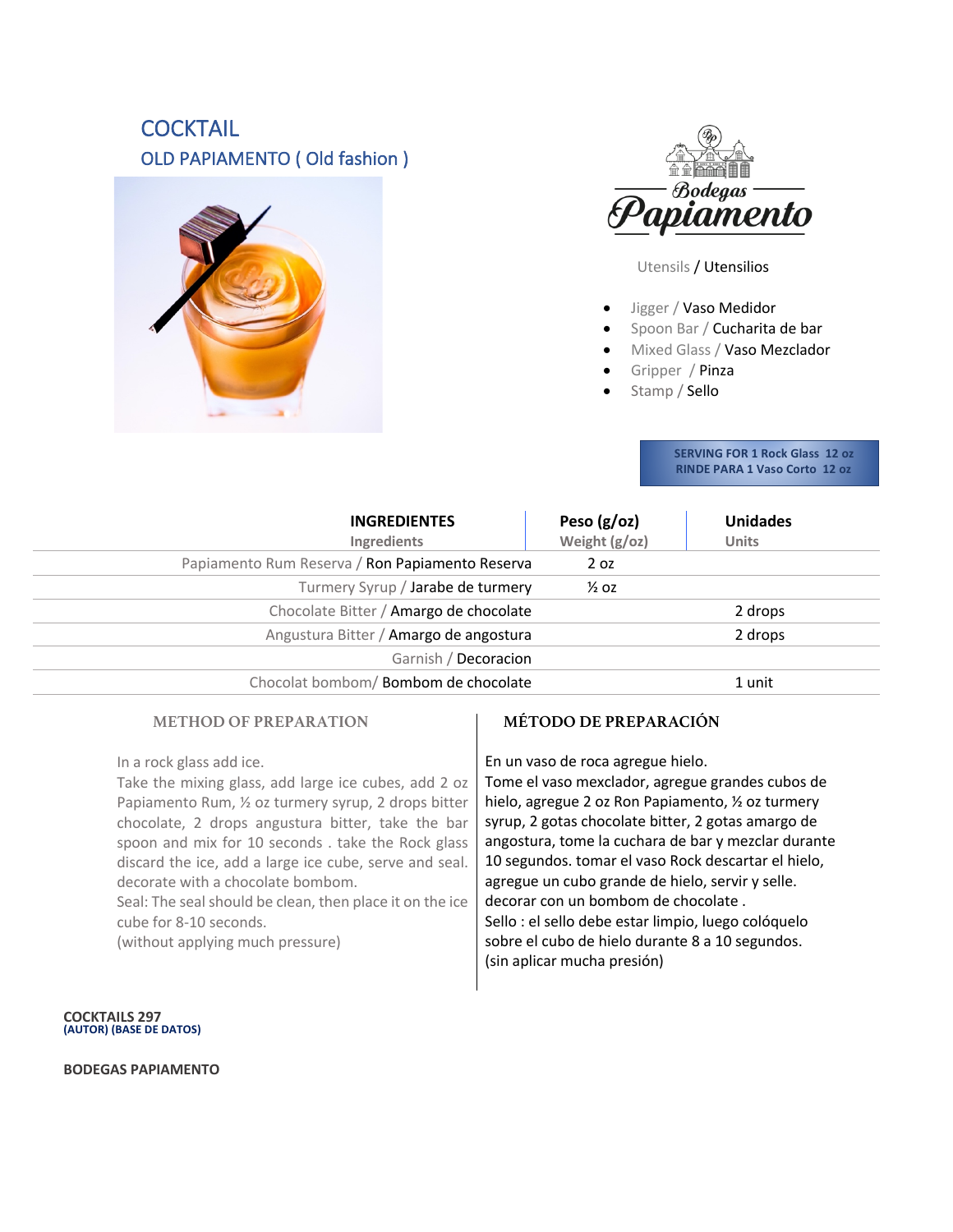# **COCKTAIL** PINKE PUNCH imento Utensils / Utensilios • Jigger / Vaso Medidor • Spoon Bar / Cucharita de bar • Mixed Glass / Vaso Mezclador • Gripper / Pinza • Stamp / Sello **SERVING FOR 1 Champagne Glass 10 oz RINDE PARA 1 copa de Champagne 10 oz**

| <b>INGREDIENTES</b><br>Ingredients              | Peso $(g/oz)$<br>Weight (g/oz) | <b>Unidades</b><br><b>Units</b> |
|-------------------------------------------------|--------------------------------|---------------------------------|
| Papiamento rum Reserva / Ron Papiamento reserva | 1 <sub>oz</sub>                |                                 |
| Curazao Orange liqueur / Licor curazao Naranja  | $\frac{3}{4}$ OZ               |                                 |
| Passion Fruit juice / Jugo de parchita          | 2 <sub>oz</sub>                |                                 |
| Pineapple juice / Jugo de piña                  | 2 oz                           |                                 |
| Falernum Syrup / Jarabe de Falernum             | $\frac{3}{4}$ OZ               |                                 |
| Watermelon finest call / Finest call Patilla    | $\frac{1}{2}$ OZ               |                                 |
| Deychau's Bitter / Amargo Deychau's             |                                | 4 drops                         |
| Garnish / Decoracion                            |                                |                                 |
| Rambutan fruit fresh / Fruta fresca de Rambutan |                                | 1 unit                          |

### **METHOD OF PREPARATION**

In a 10 oz glass of champagne add ice.

Take the mixing glass, add large ice cubes, add 1 oz Papiamento Rum, ¾ oz orange curaçao liqueur, 2 oz of passion fruit juice, 2 oz of pineapple juice , ¾ oz of falernum syrup, ½ oz finest call of watermelon, 4 drops of bitter Deychau's, take the bar spoon and mix for 10 seconds. take the glass of champagne discard the ice, add a large ice cube and serve, garnish with a fresh rambutan shell and fresh small flowers.

### **MÉTODO DE PREPARACIÓN**

En una copa de champagne 10 oz agregue hielo. Tome el vaso mexclador, agregue grandes cubos de hielo, agregue 1 oz Ron Papiamento, ¾ oz licor curazao de naranja, 2 oz jugo de parchita, 2 oz jugo de piña, ¾ oz jarabe de falernum, ½ oz finest call de patilla, 4 gotas amargo Deychau's, tome la cuchara de bar y mezclar durante 10 segundos. tomar la copa de champagne descartar el hielo, agregue un cubo grande de hielo y sirva, decorar con una concha de rambutan fresco y flores pequeñas frescas .

**COCKTAILS 297 by Abraham Urdaneta (AUTOR) (BASE DE DATOS)**